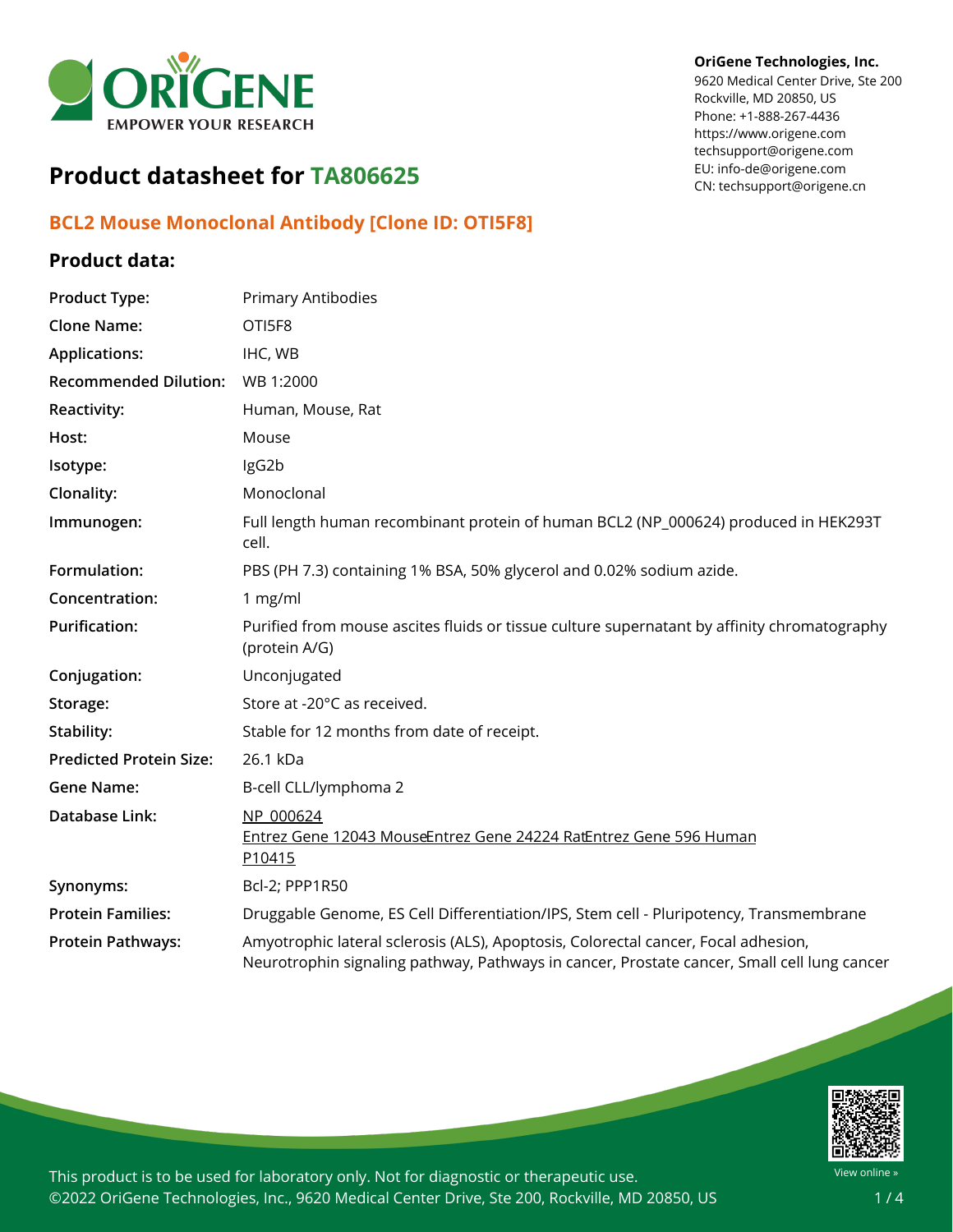

## **Product images:**



 $15$ 

HEK293T cells were transfected with the pCMV6- ENTRY control (Left lane) or pCMV6-ENTRY BCL2 ([RC204498], Right lane) cDNA for 48 hrs and lysed. Equivalent amounts of cell lysates (5 ug per lane) were separated by SDS-PAGE and immunoblotted with anti-BCL2 (1:2000).



This product is to be used for laboratory only. Not for diagnostic or therapeutic use. ©2022 OriGene Technologies, Inc., 9620 Medical Center Drive, Ste 200, Rockville, MD 20850, US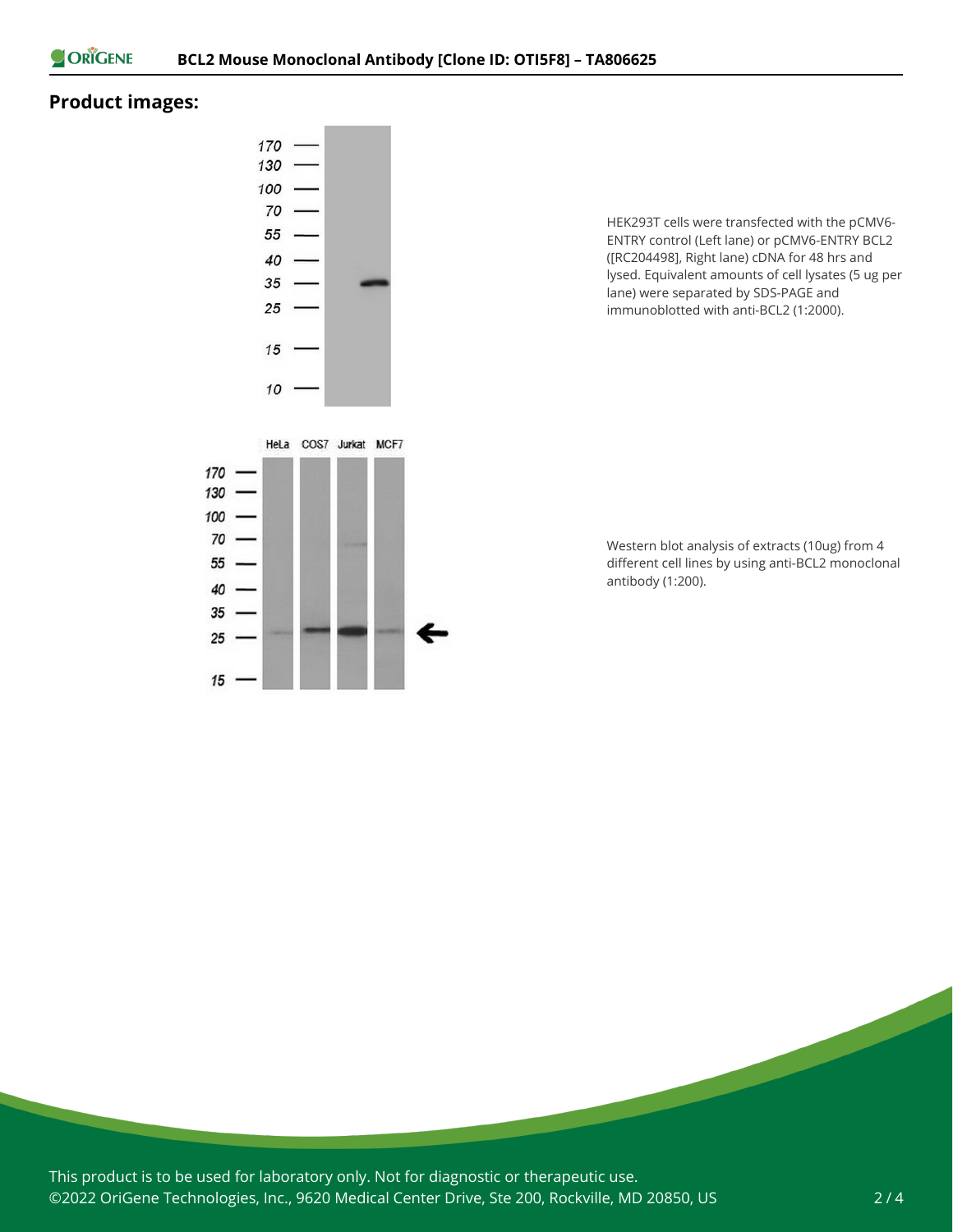

Western blot analysis of extracts (35ug) from 4 cell lines lysates by using anti-BCL2 monoclonal antibody (1:500).



Equivalent amounts of cell lysates (10 ug per lane) of wild-type HeLa cells (WT, Cat# LC810HELA) and BCL2-Knockout HeLa cells (KO, Cat# [LC811172]) were separated by SDS-PAGE and immunoblotted with anti-BCL2 monoclonal antibody TA806625, (1:500). Then the blotted membrane was stripped and reprobed with anti-HSP90AB1 antibody ([TA500494]) as a loading control.



Immunohistochemical staining of paraffinembedded Human lymphoma tissue using anti-BCL2 mouse monoclonal antibody. (Heat-induced epitope retrieval by 1mM EDTA in 10mM Tris buffer (pH8.5) at 120°C for 3min, TA806625) (1:500)

This product is to be used for laboratory only. Not for diagnostic or therapeutic use. ©2022 OriGene Technologies, Inc., 9620 Medical Center Drive, Ste 200, Rockville, MD 20850, US